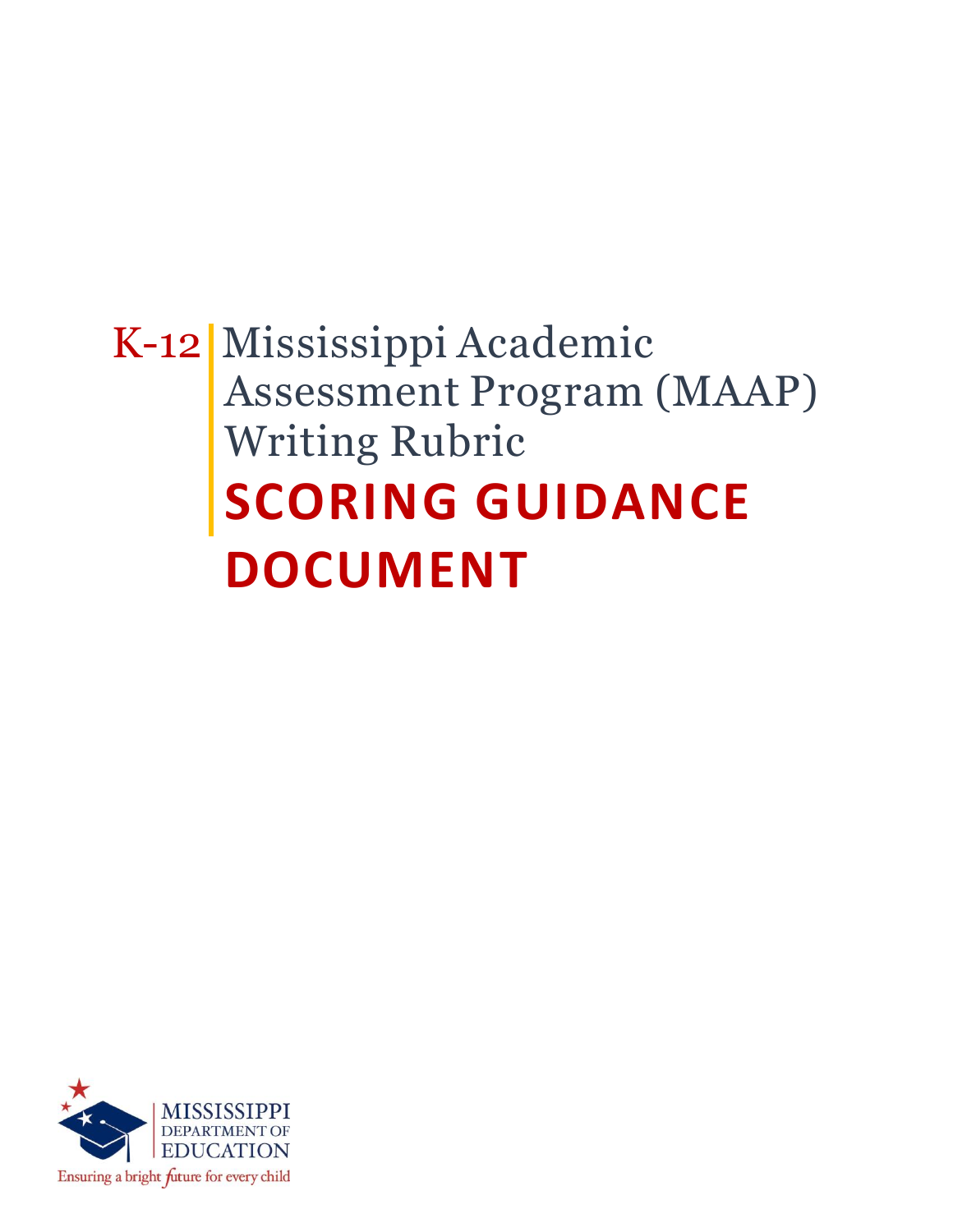### Carey M. Wright, Ed.D. STATE SUPERINTENDENT OF EDUCATION

Nathan Oakley, Ph.D.

**CHIEF ACADEMIC OFFICER** 

### OFFICE OF ELEMENTARY EDUCATION AND READING

Kymyona Burk, Ed.D. STATE LITERACY DIRECTOR K-12 *Division of Literacy*

Tenette Smith, Ed.D. EXECUTIVE DIRECTOR *Office of Elementary Education and Reading*

LeighAnne Cheeseman ASSISTANT STATE LITERACY COORDINATOR K-3 *Division of Literacy*

Casey Sullivan ASSISTANT STATE LITERACY COORDINATOR K-3 *Division of Literacy* Jill Hoda ASSISTANT STATE LITERACY COORDINATOR<sub>K-3</sub> *Division of Literacy*

Kristen Wells ASSISTANT STATE LITERACY COORDINATOR K-3 *Division of Literacy*

Melissa Beck K-3 SCREENER/DATA COORDINATOR *Office of Student Assessment*

### **MISSISSIPPI DEPARTMENT OF EDUCATION**

#### CAREY M. WRIGHT, ED. D., STATE SUPERINTENDENT OF EDUCATION

The Mississippi State Board of Education, the Mississippi Department of Education, the Mississippi School for the Arts, the Mississippi School for the Blind, the Mississippi School for the Deaf, and the Mississippi School for Mathematics and Science do not discriminate on the basis of race, sex, color, religion, national origin, age, or disability in the provision of educational programs and services or employment opportunities and benefits. The following office has been designated to handle inquiries and complaints regarding the non-discrimination policies of the abovementioned entities: Director, Office of Director, Office of Human Resources, Mississippi Department of Education, 359 North West Street, P. O. Box 771, Suite 203, Jackson, MS 39205-0771, (601)359-3511.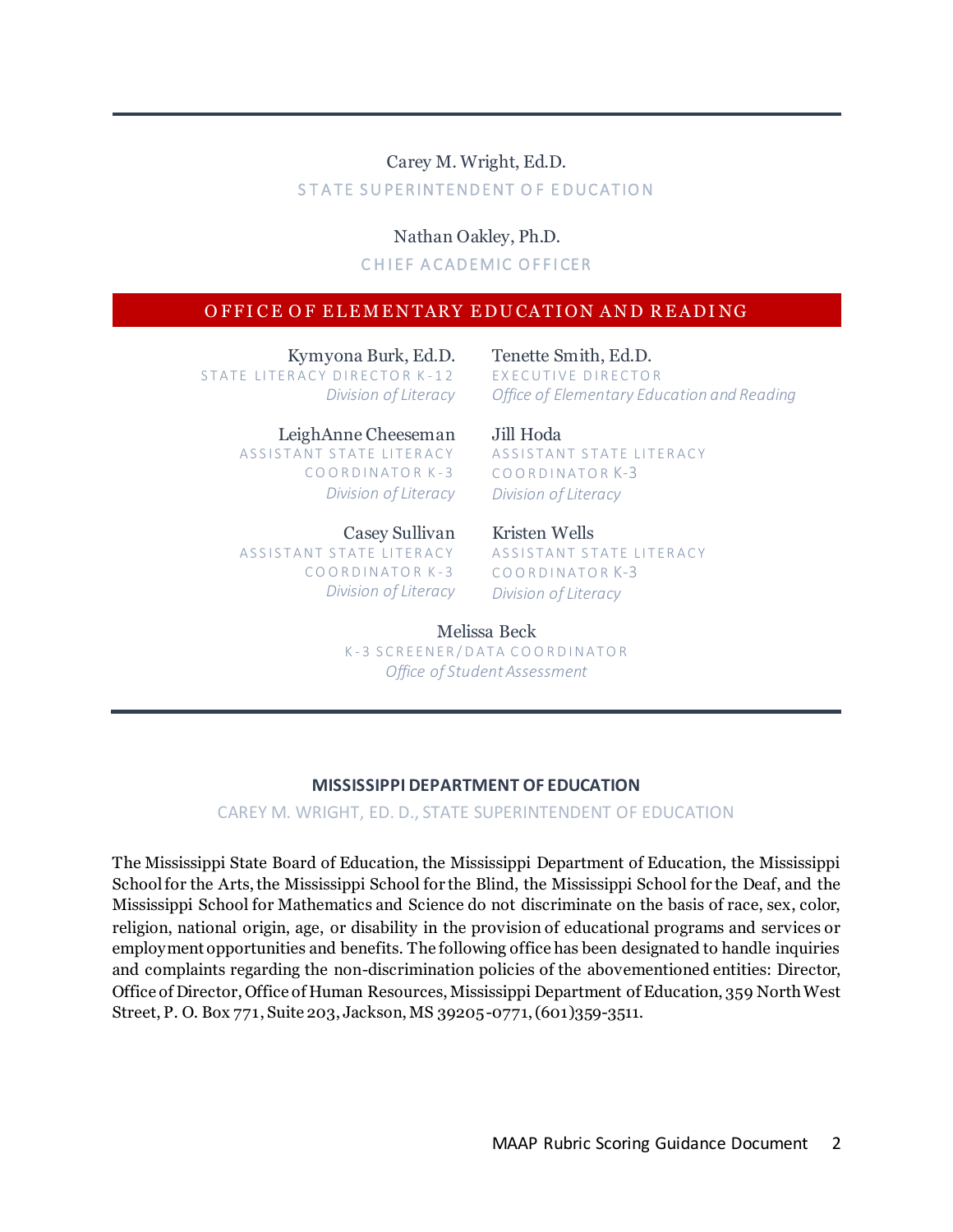## **Mississippi Academic Assessment Program (MAAP) Writing Rubric Scoring Guidance Document**

### *(Sample Annotations*)

This document was developed to assist teachers with delivering effective writing instruction by providing tips and sample annotations for each MAAP ELA Writing Rubric domain. An annotation is a note of explanation or comment added to a text, and scorers provide annotations to justify assigned scores and to ensure interrater reliability. (*Note: Some annotations were modified to exclude identification of specific writing prompts.*)

### **Purpose of the Rubric:**

The MAAP English Language Arts (ELA) Writing Rubric is used to score multiple genres of writing across multiple grade levels on statewide assessments. The rubric is used to score opinion and argumentative writing, informative writing, and narrative writing of students in grades 3-8 and End-of-Course.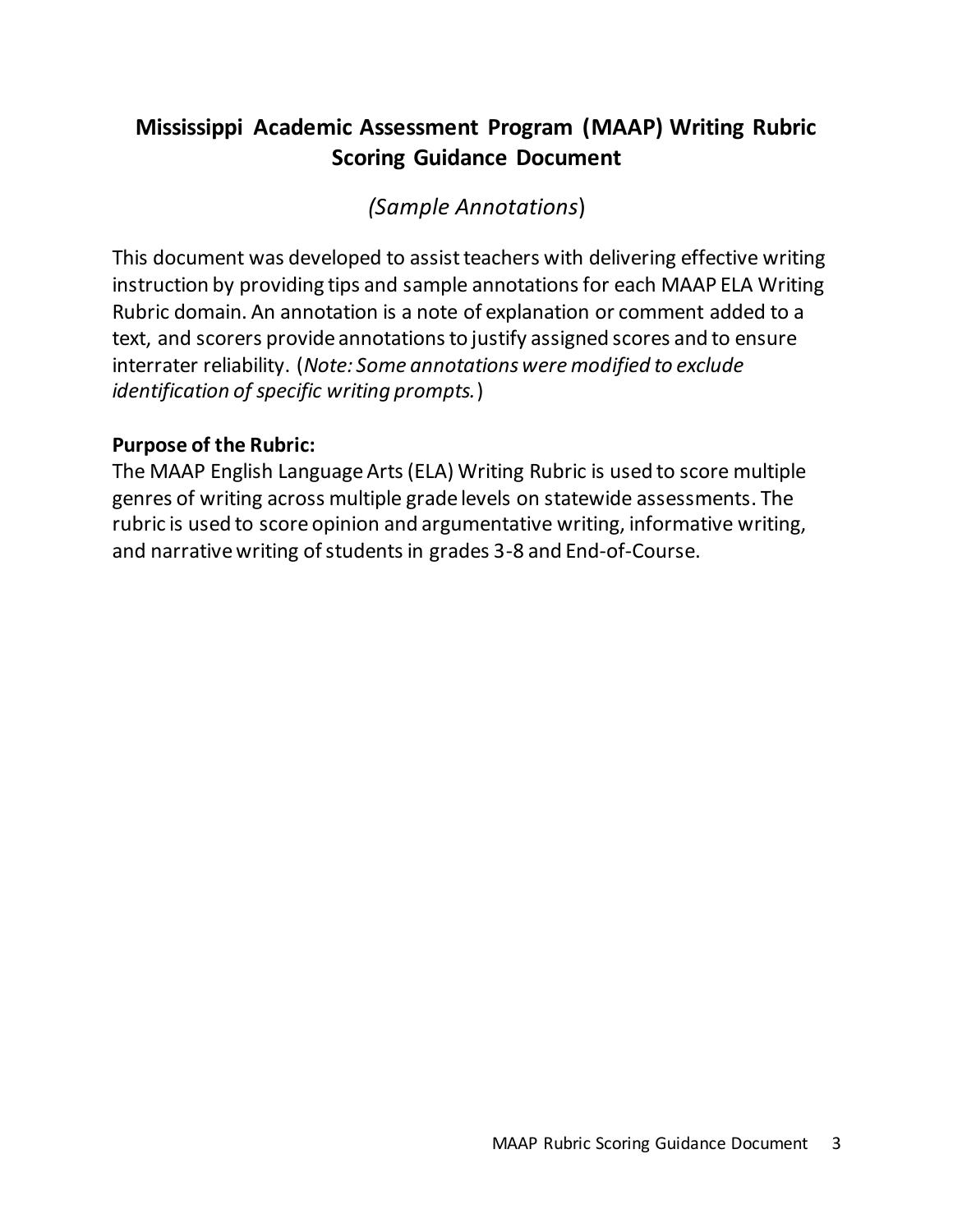# **Development of Ideas**  *The WHAT that is written*

| <b>Standard ID</b> | Standard                | Score of                                                                                                                                                                                                                                                                                                                     |                                                                                                                                                                                                                                                                                                                                                                  |                                                                                                                                                                                                                                                                                                                                 |                                                                                                                                                                                                                                                                    |                                                                                                                                                                                                                                    |
|--------------------|-------------------------|------------------------------------------------------------------------------------------------------------------------------------------------------------------------------------------------------------------------------------------------------------------------------------------------------------------------------|------------------------------------------------------------------------------------------------------------------------------------------------------------------------------------------------------------------------------------------------------------------------------------------------------------------------------------------------------------------|---------------------------------------------------------------------------------------------------------------------------------------------------------------------------------------------------------------------------------------------------------------------------------------------------------------------------------|--------------------------------------------------------------------------------------------------------------------------------------------------------------------------------------------------------------------------------------------------------------------|------------------------------------------------------------------------------------------------------------------------------------------------------------------------------------------------------------------------------------|
|                    |                         | 4 points                                                                                                                                                                                                                                                                                                                     | 3 points                                                                                                                                                                                                                                                                                                                                                         | 2 points                                                                                                                                                                                                                                                                                                                        | 1 point                                                                                                                                                                                                                                                            | 0 points                                                                                                                                                                                                                           |
| $W.1-3$            | Development<br>of Ideas | The writing is clear,<br>consistently focused,<br>and shows a complete<br>understanding of the<br>given task. Ideas are<br>fully developed by<br>using logical and<br>convincing reasoning,<br>well-chosen evidence<br>from the text, and<br>details that are<br>specific, relevant, and<br>accurate based upon<br>the text. | The writing is<br>generally clear and<br>focused, and shows a<br>general<br>understanding of the<br>given task. Ideas are<br>adequately developed<br>by using logical<br>reasoning, sufficient<br>and appropriate<br>evidence from the<br>text, and descriptions<br>and details that are,<br>for the most part,<br>relevant and accurate<br>based upon the text. | The writing is vague<br>and shows only<br>partial understanding<br>of the given task.<br>Ideas are somewhat<br>developed by using<br>some reasoning and<br>some evidence from<br>the text and<br>descriptions and<br>details that may be<br>irrelevant, may be<br>merely listed, and<br>may or may not be<br>found in the text. | The writing is<br>unclear, and shows a<br>lack of understanding<br>of the given task.<br>Ideas are developed<br>with limited<br>reasoning, little to no<br>evidence from the<br>text, and descriptions<br>and details that are<br>irrelevant and/or<br>inaccurate. | The writing is<br>unclear, shows no<br>understanding of the<br>given task, and uses<br>no reasoning with<br>little to no evidence<br>from the text and<br>descriptions and<br>details that are<br>irrelevant and/or<br>inaccurate. |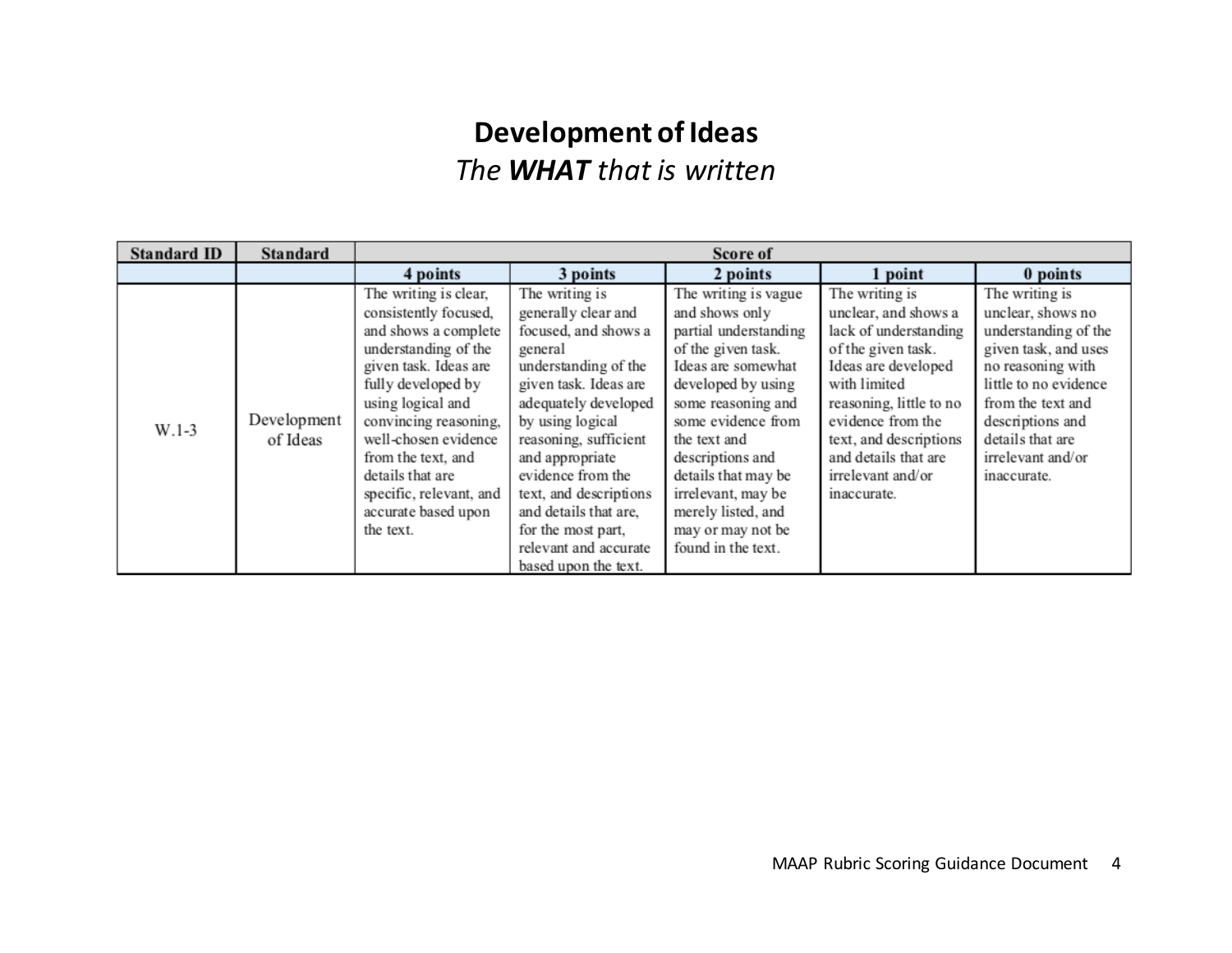| <b>Development of Ideas: The WHAT that is written</b>                                                                                                                                                                                                                                                                                                                                                                                    |                                                                                                                                                                                                                                                                                                                                                                                                                                                                                                                                                                                                                                                                                                               |  |  |  |
|------------------------------------------------------------------------------------------------------------------------------------------------------------------------------------------------------------------------------------------------------------------------------------------------------------------------------------------------------------------------------------------------------------------------------------------|---------------------------------------------------------------------------------------------------------------------------------------------------------------------------------------------------------------------------------------------------------------------------------------------------------------------------------------------------------------------------------------------------------------------------------------------------------------------------------------------------------------------------------------------------------------------------------------------------------------------------------------------------------------------------------------------------------------|--|--|--|
| <b>Tips for Writing Instruction</b>                                                                                                                                                                                                                                                                                                                                                                                                      | Score: 4<br><b>Sample Scoring Annotations</b>                                                                                                                                                                                                                                                                                                                                                                                                                                                                                                                                                                                                                                                                 |  |  |  |
| <b>Questions to consider:</b><br>Does the response answer the prompt?<br>How well does the response answer the<br>prompt?<br>Does the student understand the task?<br>Does the response supply relevant information<br>(evidence/reasoning) from the passage?<br><b>Key Words/Phrases:</b><br>Consistently focused<br>Complete understanding<br>Fully developed<br>Logical and convincing<br>Well-chosen, specific and relevant evidence | The student demonstrates a complete<br>understanding of the task and maintains a consistent<br>focus, uses details to show importance or reasoning.<br>The ideas are fully developed using logical and<br>convincing reasoning and details that are specific,<br>relevant, and accurate. Well chosen, relevant<br>evidence from the text.<br>This response is consistently focused on both parts<br>of the prompt with well-chosen and relevant<br>evidence from the text. The ideas are fully<br>developed using logical and convincing reasoning.<br>There is a complete understanding of the given tasks<br>in this essay. The student's writing remains<br>consistently focused on the idea. Specific and |  |  |  |
|                                                                                                                                                                                                                                                                                                                                                                                                                                          | relevant examples are given throughout essay. Ideas<br>are fully developed by using logical and convincing<br>reasoning.                                                                                                                                                                                                                                                                                                                                                                                                                                                                                                                                                                                      |  |  |  |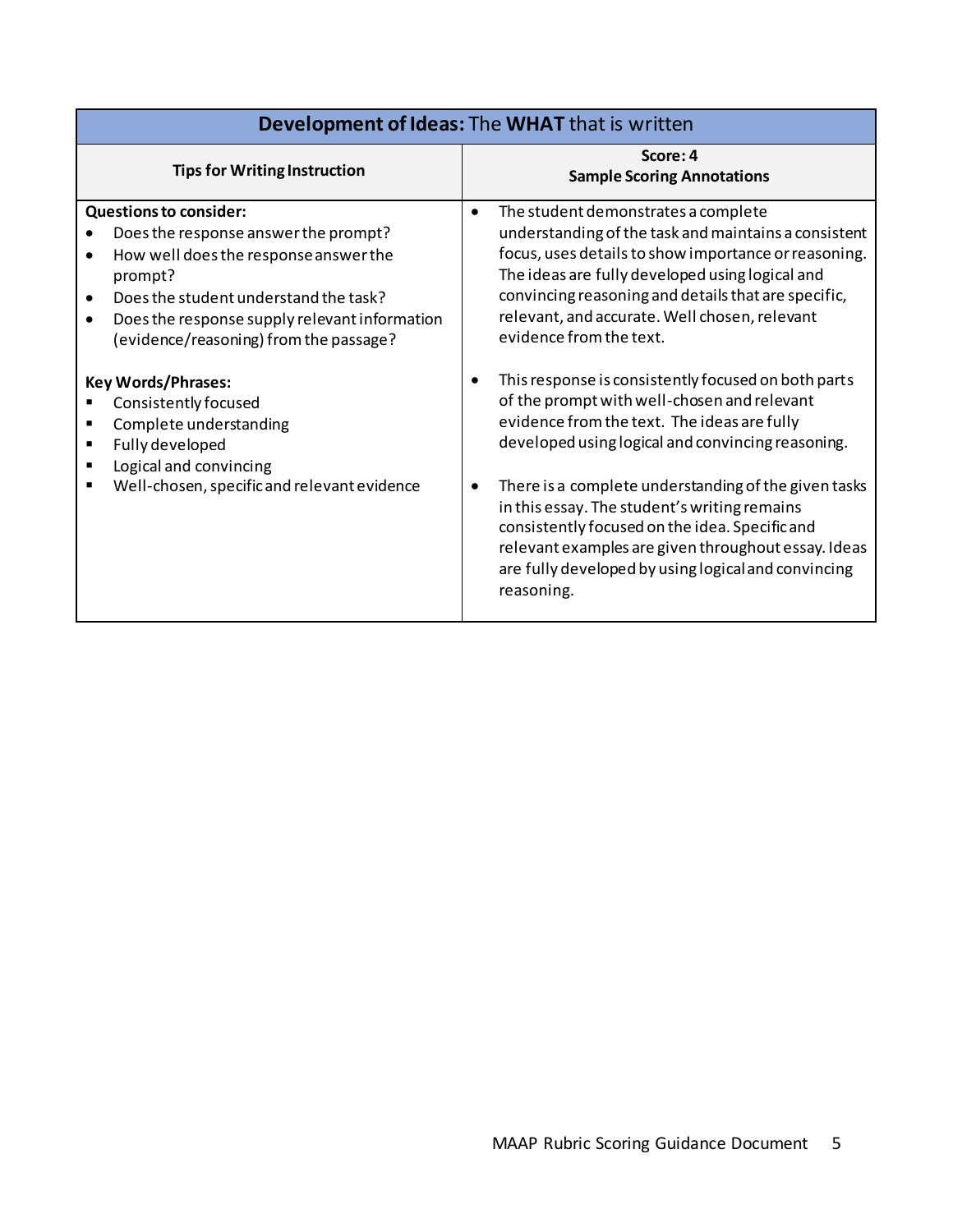| Development of Ideas: The WHAT that is written                                                                                                                                                                                                                                       |                                                                                                                                                                                                                                                                                                                                                                                                                                                                                                                                                                                      |  |  |  |
|--------------------------------------------------------------------------------------------------------------------------------------------------------------------------------------------------------------------------------------------------------------------------------------|--------------------------------------------------------------------------------------------------------------------------------------------------------------------------------------------------------------------------------------------------------------------------------------------------------------------------------------------------------------------------------------------------------------------------------------------------------------------------------------------------------------------------------------------------------------------------------------|--|--|--|
| <b>Tips for Writing Instruction</b>                                                                                                                                                                                                                                                  | Score: 3<br><b>Sample Scoring Annotations</b>                                                                                                                                                                                                                                                                                                                                                                                                                                                                                                                                        |  |  |  |
| <b>Questions to consider:</b><br>Does the response develop both or one<br>(1) part of a two-part prompt?<br>Does the response slightly get "off<br>track", but regain focus?<br><b>Key Words/Phrases:</b><br>Generally clear focused<br>General understanding<br>Adequatelydeveloped | Student shows a complete understanding of the task by<br>٠<br>evaluating the author's effectiveness in a clear and focused way<br>using logical and independent reasoning. However, the essay is<br>missing direct evidence from the text, and the writer refers to the<br>text ("the author states that") instead of fully integrating<br>specific quotes and details. The understanding of the task was<br>consistent with a score of "4", while the use of evidence was<br>more consistent with a score of "2". A "3" therefore, is the most<br>appropriate score in development. |  |  |  |
| Sufficient and appropriate evidence                                                                                                                                                                                                                                                  | The evidence that the student selected is sufficient and<br>appropriate, and the ideas are adequately developed. The<br>student was missing some analysis of what the prompt asked<br>regarding the author.<br>The response is generally clear and focused on the task and<br>touches on both pieces of what is being asked in the prompt.<br>While there is an inaccuracy, the essay was seen as better than a<br>"2" in Development due to adequate amounts of reasoning and<br>the use of appropriate evidence.                                                                   |  |  |  |

| <b>Development of Ideas: The WHAT that is written</b>                                                                                                                                                                                                                                                          |                                                                                                                                                                                                                                                                                                                                                                                                                                                                                 |  |  |  |
|----------------------------------------------------------------------------------------------------------------------------------------------------------------------------------------------------------------------------------------------------------------------------------------------------------------|---------------------------------------------------------------------------------------------------------------------------------------------------------------------------------------------------------------------------------------------------------------------------------------------------------------------------------------------------------------------------------------------------------------------------------------------------------------------------------|--|--|--|
| <b>Tips for Writing Instruction</b>                                                                                                                                                                                                                                                                            | Score: 2<br><b>Sample Scoring Annotations</b>                                                                                                                                                                                                                                                                                                                                                                                                                                   |  |  |  |
| <b>Questions to Consider</b><br>Does the response summarize or restate<br>the evidence without providing reasoning?<br>Does the response consist of quotes taken<br>directly from the passage?<br>Does the response address one (1) part of<br>the two-part prompt and contain some<br>reasoning and evidence? | Demonstrates understanding of the passage but does not<br>$\bullet$<br>answer prompt to entirety. Ideas are somewhat developed,<br>using some reasoning and some evidence. The response<br>therefore demonstrates a partial understanding of the task.<br>Student failed to adequately develop the ideas. Evidence is<br>٠<br>mostly listed, with little reasoning behind it. Some statements<br>contribute little to explaining the effectiveness of the author's<br>argument. |  |  |  |
| <b>Key Words/Phrases:</b><br>Vague<br>Partial understanding of the prompt<br>Somewhat developed<br>Some reasoning and some evidence<br>Some details are irrelevant to the prompt                                                                                                                               |                                                                                                                                                                                                                                                                                                                                                                                                                                                                                 |  |  |  |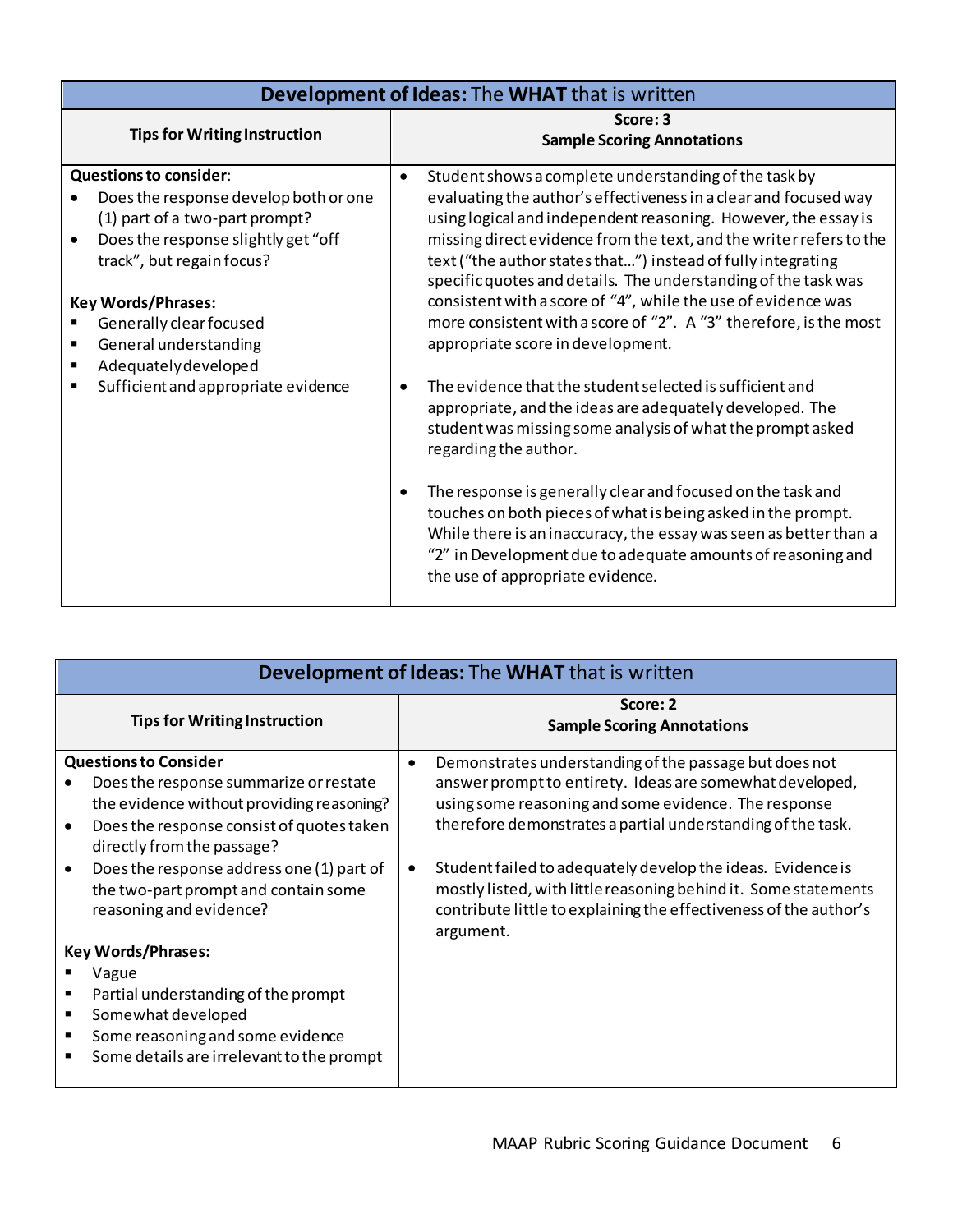| <b>Development of Ideas: The WHAT that is written</b> |                                                                        |  |  |  |
|-------------------------------------------------------|------------------------------------------------------------------------|--|--|--|
| <b>Tips for Writing Instruction</b>                   | Score: 1<br><b>Sample Scoring Annotations</b>                          |  |  |  |
| <b>Questions to consider:</b>                         | A hint of responding to the prompt is present. The writer<br>$\bullet$ |  |  |  |
| Does the response minimally address                   | demonstrates an understanding of the task and provides relevant        |  |  |  |
| the prompt?                                           | evidence from the text to support the claim; however, only 2           |  |  |  |
| Does the response provide a "hint" of                 | sentences are original. There is no reasoning present to support       |  |  |  |
| understanding that separates it from                  | the claim or evidence.                                                 |  |  |  |
| a $0?$                                                |                                                                        |  |  |  |
| Is there "copying with intent?"                       | <b>Relevant</b> piece of evidence from the text was provided. The      |  |  |  |
|                                                       | writing is unclear and shows a lack of understanding of the            |  |  |  |
| <b>Key Words/Phrases:</b>                             | prompt, and the details are inaccurate or irrelevant.                  |  |  |  |
| Unclear                                               |                                                                        |  |  |  |
| Lack of understanding, limited, little                | It appears that the student is referencing a character in the story    |  |  |  |
| to no evidence                                        | that does not support the prompt or claim. Some evidence               |  |  |  |
| Irrelevant and/or inaccurate evidence                 | provided is irrelevant, and there is limited reasoning.                |  |  |  |
|                                                       |                                                                        |  |  |  |
|                                                       | There is some understanding of the task in the introduction and<br>٠   |  |  |  |
|                                                       | conclusion, but the writer does not provide any reasoning to           |  |  |  |
|                                                       | develop the ideas. The middle two paragraphs included in the           |  |  |  |
|                                                       | response are a summary with details that are mostly irrelevant.        |  |  |  |
|                                                       |                                                                        |  |  |  |

| <b>Development of Ideas: The WHAT that is written</b>                                                                                                                    |                                                                                                                                                                                          |  |  |
|--------------------------------------------------------------------------------------------------------------------------------------------------------------------------|------------------------------------------------------------------------------------------------------------------------------------------------------------------------------------------|--|--|
| <b>Tips for Writing Instruction</b>                                                                                                                                      | Score: 0<br><b>Sample Scoring Annotations</b>                                                                                                                                            |  |  |
| <b>Questions to consider:</b><br>Does the response retell the passage<br>without answering the prompt?<br>Does the response demonstrate NO<br>understanding of the task? | The response lacks any connection to what is being asked in the<br>٠<br>prompt. It refers to the passage but is irrelevant and is<br>insufficient to show any understanding of the task. |  |  |
| <b>Key Words/Phrases:</b><br>No understanding<br>No reasoning<br>п<br>Little to no evidence                                                                              |                                                                                                                                                                                          |  |  |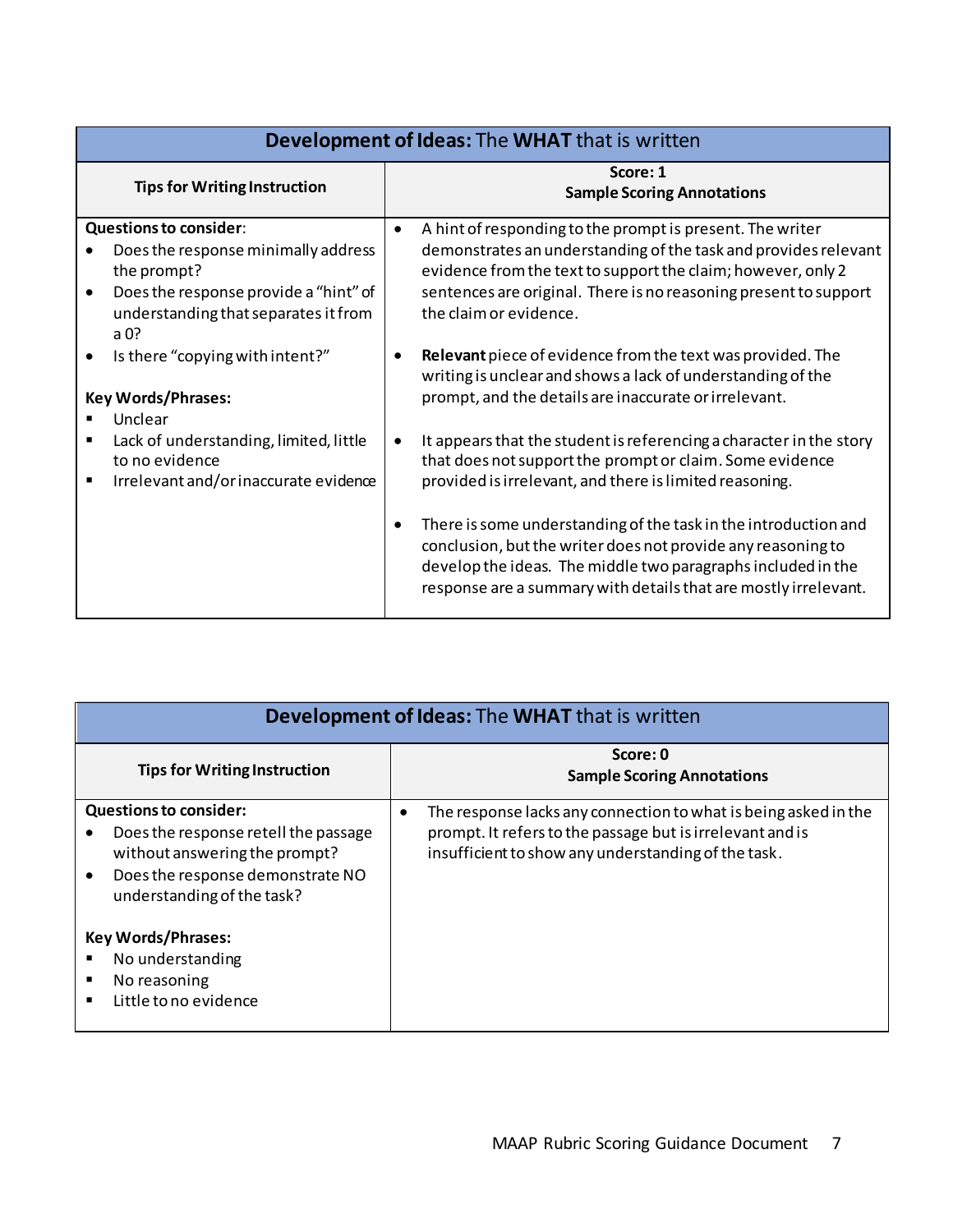# **Organization** *HOW the student writes*

| <b>Standard ID</b> | <b>Standard</b>         | Score of                                                                                                                                                                                                                                                                                                                                                                                                                                                                                                   |                                                                                                                                                                                                                                                                                                                                                                                                                                    |                                                                                                                                                                                                                                                                                                                                                                                                                                                                                       |                                                                                                                                                                                                                                                                                                                                                                                                                                                                                                                                                                            |                                                                                                                                                                                                                                                                                                                                                                                                                                                                                   |
|--------------------|-------------------------|------------------------------------------------------------------------------------------------------------------------------------------------------------------------------------------------------------------------------------------------------------------------------------------------------------------------------------------------------------------------------------------------------------------------------------------------------------------------------------------------------------|------------------------------------------------------------------------------------------------------------------------------------------------------------------------------------------------------------------------------------------------------------------------------------------------------------------------------------------------------------------------------------------------------------------------------------|---------------------------------------------------------------------------------------------------------------------------------------------------------------------------------------------------------------------------------------------------------------------------------------------------------------------------------------------------------------------------------------------------------------------------------------------------------------------------------------|----------------------------------------------------------------------------------------------------------------------------------------------------------------------------------------------------------------------------------------------------------------------------------------------------------------------------------------------------------------------------------------------------------------------------------------------------------------------------------------------------------------------------------------------------------------------------|-----------------------------------------------------------------------------------------------------------------------------------------------------------------------------------------------------------------------------------------------------------------------------------------------------------------------------------------------------------------------------------------------------------------------------------------------------------------------------------|
|                    |                         | 4 points                                                                                                                                                                                                                                                                                                                                                                                                                                                                                                   | 3 points                                                                                                                                                                                                                                                                                                                                                                                                                           | 2 points                                                                                                                                                                                                                                                                                                                                                                                                                                                                              | 1 point                                                                                                                                                                                                                                                                                                                                                                                                                                                                                                                                                                    | 0 points                                                                                                                                                                                                                                                                                                                                                                                                                                                                          |
| $W.1-3$            | Writing<br>Organization | The writing<br>demonstrates<br>evidence of planning<br>and a purposeful,<br>logical progression of<br>ideas that allows the<br>reader to easily<br>follow the writer's<br>ideas. Words.<br>clauses, and<br>transitions are used<br>frequently and<br>effectively to clarify<br>the relationships<br>among claims,<br>reasons, details,<br>and/or evidence. The<br>writing contains an<br>effective introduction<br>and conclusion that<br>contribute to<br>cohesiveness and<br>clarity of the<br>response. | The writing<br>demonstrates<br>evidence of planning<br>and a progression of<br>ideas that allows the<br>reader to follow the<br>writer's ideas. Words,<br>clauses, and<br>transitions are used<br>effectively to clarify<br>the relationships<br>among claims,<br>reasons, details,<br>and/or evidence. The<br>writing contains an<br>introduction and<br>conclusion that<br>contribute to the<br>cohesiveness of the<br>response. | The writing<br>demonstrates<br>evidence of planning<br>with some logical<br>progression of ideas<br>that allows the reader<br>to follow the writer's<br>ideas. Words,<br>clauses, and<br>transitions are used<br>somewhat<br>consistently to clarify<br>the relationships<br>among claims,<br>reasons, details,<br>and/or evidence. The<br>writing contains a<br>basic introduction<br>and conclusion that<br>contribute to<br>cohesiveness that<br>may be formulaic in<br>structure. | The writing shows an<br>attempt at planning,<br>but the progression of<br>ideas is not always<br>logical, making it<br>more difficult for the<br>reader to follow the<br>writer's message or<br>ideas. Words.<br>clauses, and<br>transitions are used<br>sparingly and<br>sometimes<br>ineffectively to<br>clarify the<br>relationships among<br>claims, reasons,<br>details, and/or<br>evidence. The writing<br>contains an<br>introduction and<br>conclusion that are<br>inappropriate and/or<br>disconnected.<br>resulting in a lack of<br>cohesiveness and<br>clarity. | The writing lacks<br>evidence of planning<br>(random order) or a<br>progression of ideas,<br>making it difficult for<br>the reader to follow<br>the writer's message<br>or ideas. Words,<br>clauses, and<br>transitions are lacking<br>or used ineffectively<br>to clarify the<br>relationships among<br>claims, reasons,<br>details, and/or<br>evidence. There is a<br>lack of an<br>introduction and/or<br>conclusion resulting<br>in a lack of<br>cohesiveness and<br>clarity. |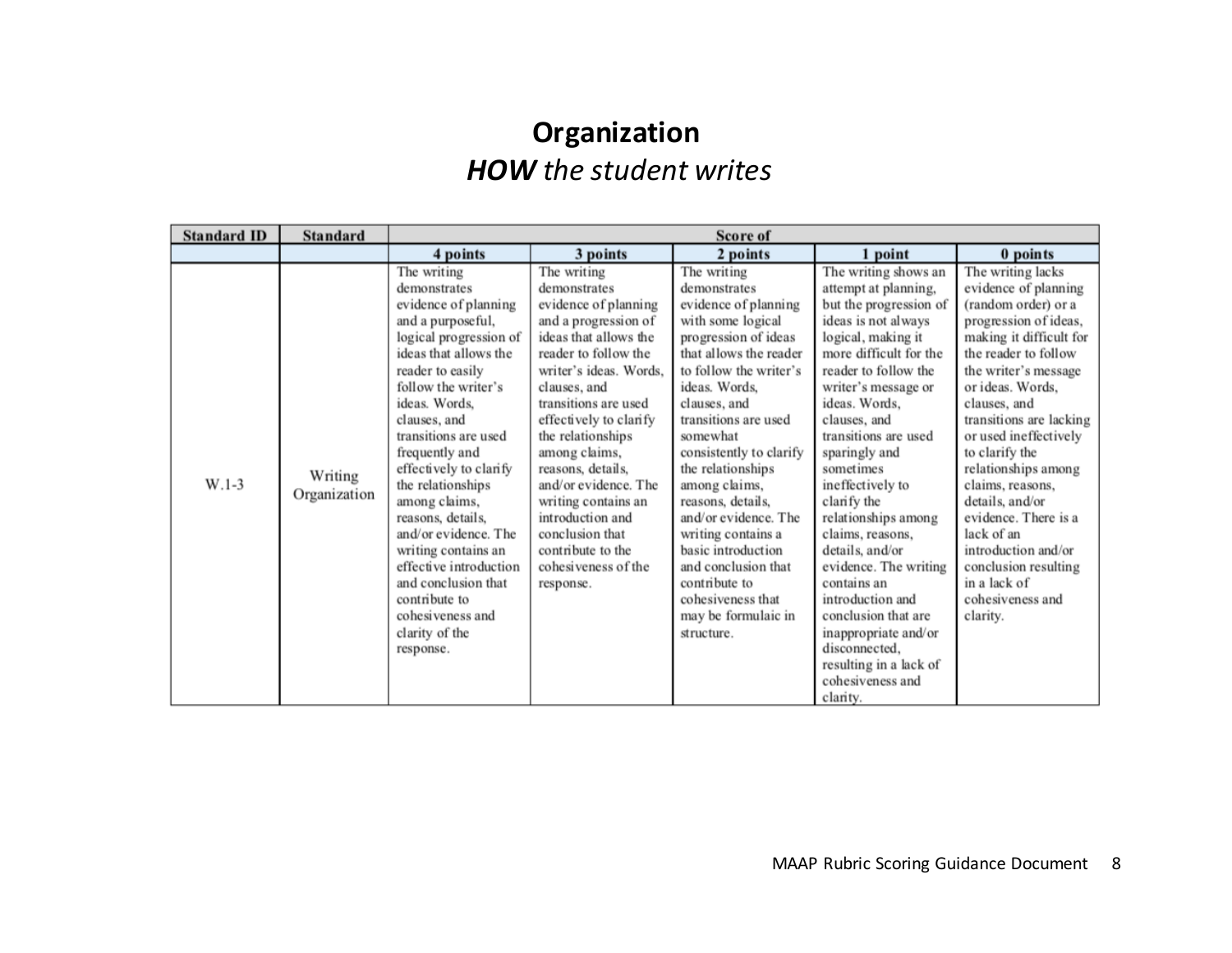| <b>Organization: HOW the student writes</b>                                                                                                                                                                                                                                                                                                   |                                                                                                                                                                                                                                                                                                                                                                                                                                                                                                                                                                                                                                       |  |  |  |
|-----------------------------------------------------------------------------------------------------------------------------------------------------------------------------------------------------------------------------------------------------------------------------------------------------------------------------------------------|---------------------------------------------------------------------------------------------------------------------------------------------------------------------------------------------------------------------------------------------------------------------------------------------------------------------------------------------------------------------------------------------------------------------------------------------------------------------------------------------------------------------------------------------------------------------------------------------------------------------------------------|--|--|--|
| <b>Tips for Writing Instruction</b>                                                                                                                                                                                                                                                                                                           | Score: 4<br><b>Sample Scoring Annotations</b>                                                                                                                                                                                                                                                                                                                                                                                                                                                                                                                                                                                         |  |  |  |
| <b>Questions to consider:</b><br>Does the response flow easily?<br>Does the response include evidence of<br>purposeful planning and a clear<br>progression of ideas?<br>Does the response include an effective<br>introduction and conclusion?<br>Does the writer effectively and<br>appropriately include transitional<br>words and phrases? | This response shows evidence of purposeful planning. The<br>$\bullet$<br>writer is able to effectively transition within paragraphs, as well<br>as between paragraphs, which allows the response to flow<br>smoothly. The strong introduction and conclusion contribute to<br>the essay's cohesiveness and sense of wholeness.<br>An effective introduction and conclusion, a variety of effective<br>transitions between paragraphs, and a purposeful, logical<br>progression of ideas, all contribute to the score of "4" in<br>organization. There is evidence of planning and the reader can<br>easily follow the writer's ideas. |  |  |  |
| <b>Key Words/Phrases</b><br>Purposeful logical progression<br>Easy to follow<br>٠<br>Transitions used frequently and<br>٠<br>effectively<br>Effective introduction and conclusion<br>٠                                                                                                                                                        | Purposeful and logical progression of ideas are present.<br>Effective transitions, which are not formulaic, are used to<br>connect paragraphs and ideas within those paragraphs for the<br>reader. The introduction and conclusion are effective and<br>contribute to the overall cohesiveness of the response.                                                                                                                                                                                                                                                                                                                       |  |  |  |
|                                                                                                                                                                                                                                                                                                                                               |                                                                                                                                                                                                                                                                                                                                                                                                                                                                                                                                                                                                                                       |  |  |  |

| <b>Organization: HOW the student writes</b>                                                                                                                                                                                       |                                                                                                                                                                                                                                                                                                                                                                                                                                                                                                                                              |  |  |  |
|-----------------------------------------------------------------------------------------------------------------------------------------------------------------------------------------------------------------------------------|----------------------------------------------------------------------------------------------------------------------------------------------------------------------------------------------------------------------------------------------------------------------------------------------------------------------------------------------------------------------------------------------------------------------------------------------------------------------------------------------------------------------------------------------|--|--|--|
| <b>Tips for Writing Instruction</b>                                                                                                                                                                                               | Score: 3<br><b>Sample Scoring Annotations</b>                                                                                                                                                                                                                                                                                                                                                                                                                                                                                                |  |  |  |
| <b>Questions to consider:</b><br>Does a paragraph or part of the<br>response get "off track," but get "back<br>on track," later in the response?<br>Are transitions effective, but may be<br>$\bullet$<br>generic or repetitious? | Evidence of planning and a logical progression of ideas are<br>٠<br>present, although the introduction and conclusion are fairly<br>basic and don't contribute much to the overall cohesiveness.<br>Ideas within the body are somewhat connected with the use of<br>repetitive transitions, yet the response is fairly easy for reader to<br>follow the ideas being presented.                                                                                                                                                               |  |  |  |
| <b>Key Words/Phrases</b><br>Progression of ideas, transitions are<br>used effectively<br>An introduction and conclusion that<br>$\blacksquare$<br>contributes to the cohesiveness of the<br>response                              | There is evidence of planning with a progression of ideas that<br>makes the essay easy to follow. Transitions (connective and less<br>formulaic) are effective in connecting ideas, while the<br>introduction and conclusion contribute to the overall<br>cohesiveness of the response.<br>There is evidence of planning and a progression of ideas.<br>Transitions are used frequently and effectively and help<br>contribute to the overall flow of the essay. The introduction and<br>conclusion add to the cohesiveness of the response. |  |  |  |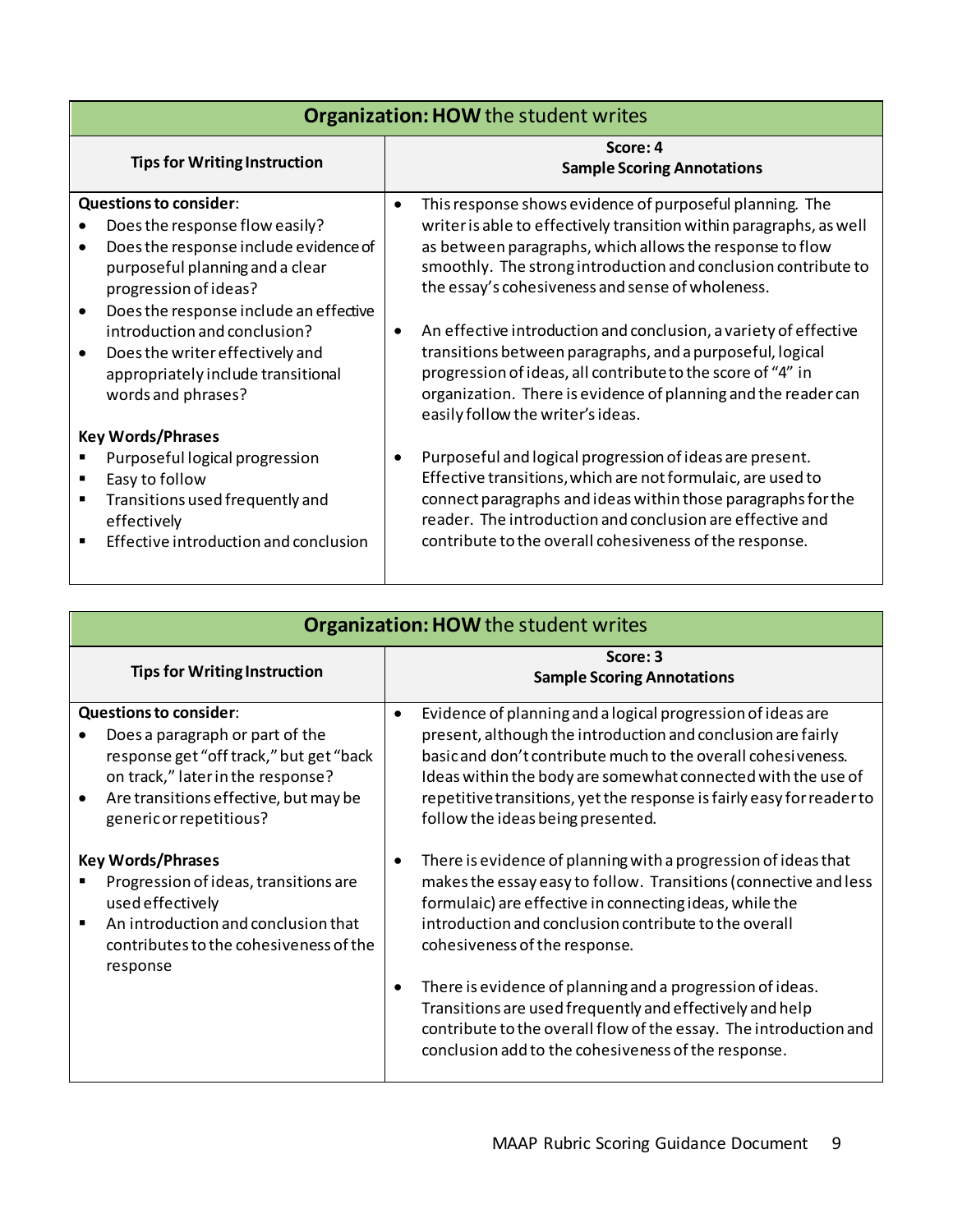| <b>Organization: HOW the student writes</b>                                                                                                                                                      |                                                                                                                                                                                                                                                                                        |  |  |  |
|--------------------------------------------------------------------------------------------------------------------------------------------------------------------------------------------------|----------------------------------------------------------------------------------------------------------------------------------------------------------------------------------------------------------------------------------------------------------------------------------------|--|--|--|
| <b>Tips for Writing Instruction</b>                                                                                                                                                              | Score: 2<br><b>Sample Scoring Annotations</b>                                                                                                                                                                                                                                          |  |  |  |
| <b>Questions to consider:</b><br>Does the response include a basic<br>introduction and conclusion; not<br>original: "I'm going to tell you 3 things,<br>here are those 3 things, I just told you | A simple introduction sentence and concluding sentence are<br>used to contribute to the cohesiveness of the response.<br>Transitions are also employed to help the reader follow the<br>progression of ideas.                                                                          |  |  |  |
| 3 things?"<br><b>Key Words/Phrases:</b><br>Some logical progression of ideas<br>Transitions are used somewhat                                                                                    | The organization of this essay is a bit formulaic ("Here's a quote,<br>٠<br>now here's some commentary.") with transitions being used<br>somewhat consistently between paragraphs. There is a basic<br>introduction and conclusion as well as progression of ideas.                    |  |  |  |
| consistently<br>Basic introduction and conclusion                                                                                                                                                | The progression of ideas is not always logical, and transitions are<br>only somewhat effective. The response contains a weak<br>introduction and lack of conclusion, but there is some evidence<br>of planning. *Do not just look for transitions, look for clarity of<br>transitions. |  |  |  |
|                                                                                                                                                                                                  | The essay contains a basic introduction and conclusion with<br>some logical progression of ideas. The transitions are a bit<br>formulaic but are used somewhat consistently to clarify a<br>relationship between ideas.                                                                |  |  |  |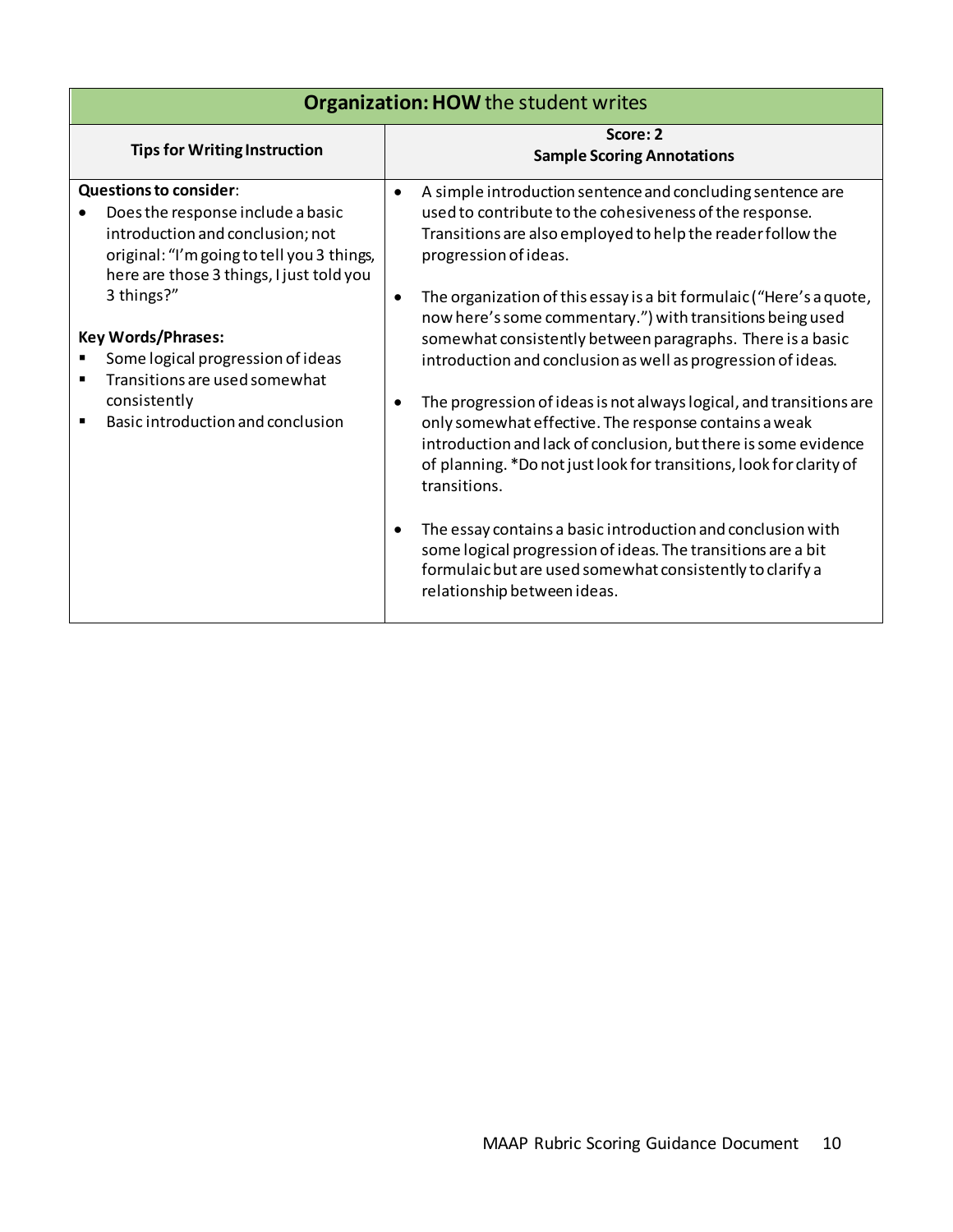|                                     | <b>Organization: HOW the student writes</b>                                                                                                          |                                                                                                                                                                                                                                                                                      |  |  |  |
|-------------------------------------|------------------------------------------------------------------------------------------------------------------------------------------------------|--------------------------------------------------------------------------------------------------------------------------------------------------------------------------------------------------------------------------------------------------------------------------------------|--|--|--|
| <b>Tips for Writing Instruction</b> |                                                                                                                                                      | Score: 1<br><b>Sample Scoring Annotations</b>                                                                                                                                                                                                                                        |  |  |  |
|                                     | <b>Questions to consider:</b>                                                                                                                        | The introduction paragraph is somewhat scattered and irrelevant<br>$\bullet$                                                                                                                                                                                                         |  |  |  |
|                                     | Is the response a retell of the story?<br>Are the introduction and conclusion<br>disconnected from the task or body<br>of the response?              | to the second paragraph, which actually deals with the questions<br>posed in the prompt. Transitions are not employed to help the<br>reader connect ideas and follow the writer's thought.                                                                                           |  |  |  |
| ٠                                   | Does the response include an<br>introduction with no plan or<br>direction?<br>Are the sentences somewhat<br>connected, but lack transitions?         | An attempt at planning is present, but this essay goes off track.<br>The introduction and conclusion are not connected, resulting in a<br>lack of cohesiveness and clarity. In addition, the essay is missing<br>effective transitions.                                              |  |  |  |
| ٠                                   | <b>Key Words/Phrases:</b><br>Attempt at planning<br>Progression of ideas lack logic<br>Transitions are used sparingly and<br>sometimes ineffectively | This response lacks both an introduction and conclusion and<br>contains few transitions. Although it is not easy to follow, there is<br>some progression of ideas. There is, however, an attempt at<br>planning.<br>A simple introduction statement and conclusion are present which |  |  |  |
| $\blacksquare$                      | An introduction and conclusion that<br>are inappropriate and/or<br>disconnected                                                                      | minimally contribute to the cohesiveness. Transitions are used<br>sparingly, but the reader can follow the writer's ideas.                                                                                                                                                           |  |  |  |

|                               | <b>Organization: HOW the student writes</b> |   |                                                                     |  |  |  |
|-------------------------------|---------------------------------------------|---|---------------------------------------------------------------------|--|--|--|
|                               |                                             |   |                                                                     |  |  |  |
|                               | <b>Tips for Writing Instruction</b>         |   | Score: 0                                                            |  |  |  |
|                               |                                             |   | <b>Sample Scoring Annotations</b>                                   |  |  |  |
| <b>Questions to consider:</b> |                                             | ٠ | Lacks evidence of planning and a progression of ideas. Most of the  |  |  |  |
|                               | Is the response completely off              |   | sentences appear to be in random order, making the response         |  |  |  |
|                               | track?                                      |   | difficult to follow. A weak introduction sentence, lack of          |  |  |  |
|                               | Does the response consist of                |   | conclusion, and stream of consciousness writing.                    |  |  |  |
|                               | random thoughts with no cohesion?           |   |                                                                     |  |  |  |
| Key Words:                    |                                             |   | No transitions, no specific introduction or conclusion. There is no |  |  |  |
|                               | Lacks evidence of planning (random          |   | cohesiveness. Lacks evidence in planning; difficult to read.        |  |  |  |
|                               | order) or a progression of ideas            |   |                                                                     |  |  |  |
|                               | Transitions are lacking or used             |   |                                                                     |  |  |  |
|                               | ineffectively                               |   |                                                                     |  |  |  |
|                               | Lack of introduction and conclusion         |   |                                                                     |  |  |  |
|                               |                                             |   |                                                                     |  |  |  |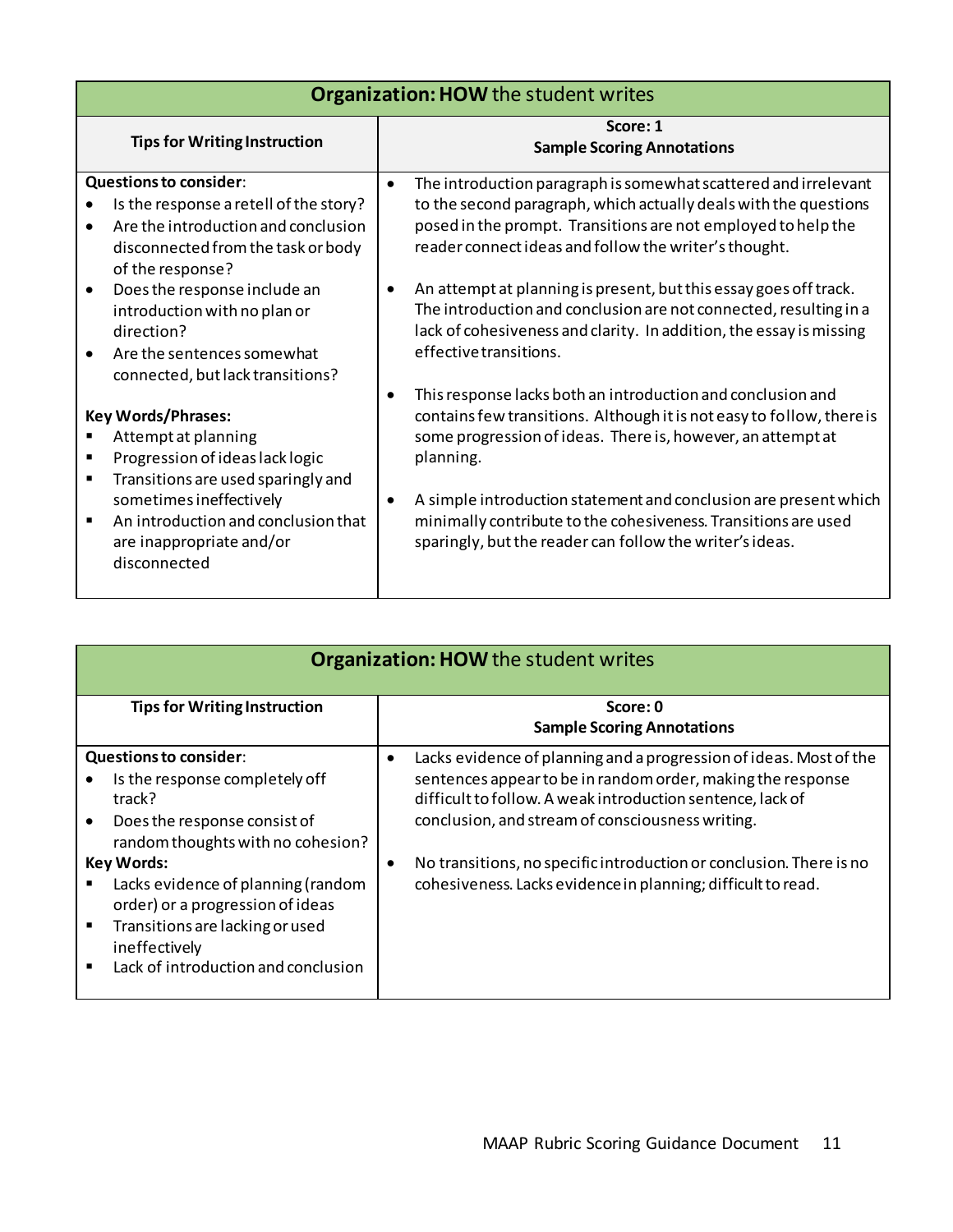# **Language Conventions of Grammar and Usage Language Conventions of Mechanics**

| <b>Standard ID</b> | <b>Standard</b>                                    |          | Score of |                                                                                                                                                                                                                                                                                                                                                                |                                                                                                                                                                                                                                                                                                                                                                                                                |                                                                                                                                                                                                                                                                                                                                                                                                                          |  |
|--------------------|----------------------------------------------------|----------|----------|----------------------------------------------------------------------------------------------------------------------------------------------------------------------------------------------------------------------------------------------------------------------------------------------------------------------------------------------------------------|----------------------------------------------------------------------------------------------------------------------------------------------------------------------------------------------------------------------------------------------------------------------------------------------------------------------------------------------------------------------------------------------------------------|--------------------------------------------------------------------------------------------------------------------------------------------------------------------------------------------------------------------------------------------------------------------------------------------------------------------------------------------------------------------------------------------------------------------------|--|
|                    |                                                    | 4 points | 3 points | 2 points                                                                                                                                                                                                                                                                                                                                                       | 1 point                                                                                                                                                                                                                                                                                                                                                                                                        | 0 points                                                                                                                                                                                                                                                                                                                                                                                                                 |  |
| $L.1$ and $.3$     | Language<br>Conventions<br>of Grammar<br>and Usage |          |          | The writing<br>establishes and<br>maintains tone<br>appropriate to task,<br>purpose, and<br>audience. Word<br>choice is precise,<br>effective, and<br>purposeful. Sentences<br>are fluent and varied<br>in length and<br>structure. The<br>writing may contain<br>a few minor errors in<br>grammar and usage,<br>but they do not<br>interfere with<br>meaning. | The writing maintains<br>a tone inappropriate<br>to task, purpose,<br>and/or audience.<br>Word choice is<br>limited, clichéd, and<br>repetitive. Sentences<br>show little or no<br>variety in length and<br>structure, and some<br>may be awkward<br>leading to a<br>monotonous reading.<br>The writing may<br>contain a pattern of<br>errors in grammar<br>and usage that<br>occasionally impedes<br>meaning. | The writing fails to<br>maintain tone<br>appropriate to task,<br>purpose, and<br>audience. Words are<br>functional and simple<br>and/or may be<br>inappropriate to the<br>task. The sentences<br>may contain errors in<br>construction or are<br>simple and lack<br>variety, making the<br>essay difficult to<br>read. The writing<br>may contain<br>egregious errors in<br>grammar and usage<br>that impede<br>meaning. |  |
| L.2                | Language<br>Conventions<br>of Mechanics            |          |          | The writing<br>demonstrates a<br>consistent command<br>of the conventions of<br>standard English<br>(punctuation,<br>capitalization.<br>spelling). The writing<br>may contain a few<br>minor errors in<br><i>mechanics</i> but they<br>do not interfere with<br>meaning.                                                                                       | The writing<br>demonstrates an<br>inconsistent<br>command of the<br>conventions of<br>standard English<br>(punctuation,<br>capitalization,<br>spelling). The writing<br>may contain a pattern<br>of errors in<br><i>mechanics</i> that<br>occasionally impedes<br>meaning.                                                                                                                                     | The writing<br>demonstrates very<br>limited command of<br>the conventions of<br>standard English<br>(punctuation,<br>capitalization,<br>spelling). The writing<br>may contain<br>egregious errors in<br><i>mechanics</i> that<br>impede meaning.                                                                                                                                                                         |  |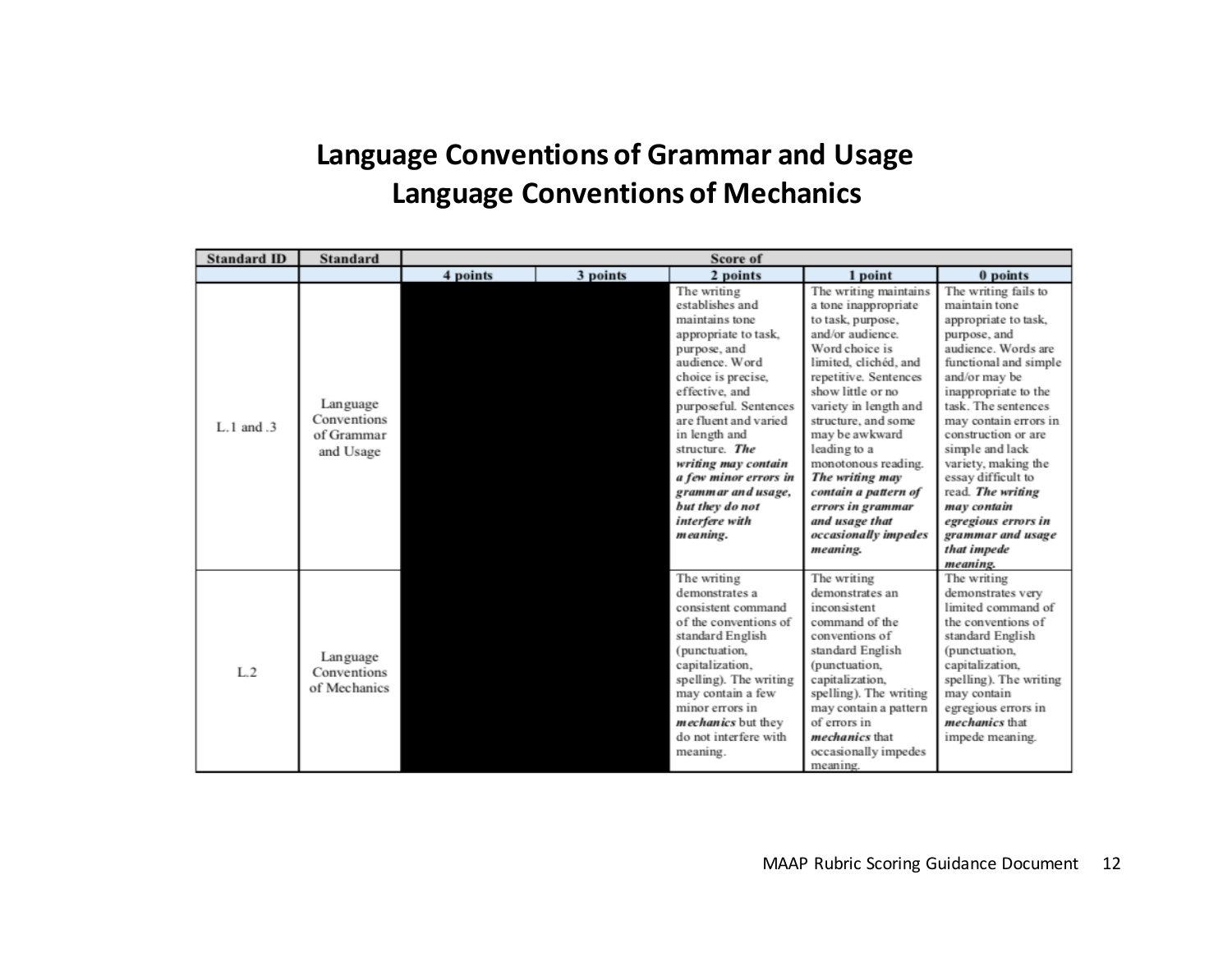| <b>Language Conventions of Grammar and Usage</b>                       |                                                                                                                                                                                                                                                                                                                                                                                                                           |  |  |  |  |  |
|------------------------------------------------------------------------|---------------------------------------------------------------------------------------------------------------------------------------------------------------------------------------------------------------------------------------------------------------------------------------------------------------------------------------------------------------------------------------------------------------------------|--|--|--|--|--|
| <b>Tips for Writing Instruction</b>                                    | Score: 2<br><b>Sample Scoring Annotations</b><br>The writing contains a few minor errors in grammar and usage.<br>There is not a pattern of errors, and the errors that are present do<br>not impede meaning. Sentences are varied in length and<br>structure, and the tone is appropriate.<br>Sentences are well constructed and maintain an appropriate tone.<br>A few errors in grammar do not interfere with meaning. |  |  |  |  |  |
| <b>Key Words:</b><br>Appropriate<br>Precise<br>Effective<br>Purposeful | $\bullet$                                                                                                                                                                                                                                                                                                                                                                                                                 |  |  |  |  |  |
| Fluent and varied<br>Few minor errors in grammar and<br>usage          | ٠<br>Sentences are fluent and varied. Word choice is effective.                                                                                                                                                                                                                                                                                                                                                           |  |  |  |  |  |

|   | <b>Language Conventions of Grammar and Usage</b>                                                                                     |                                                                                                                                                                                                                                                |  |  |  |  |
|---|--------------------------------------------------------------------------------------------------------------------------------------|------------------------------------------------------------------------------------------------------------------------------------------------------------------------------------------------------------------------------------------------|--|--|--|--|
|   | <b>Tips for Writing Instruction</b>                                                                                                  | Score: 0<br><b>Sample Scoring Annotations</b>                                                                                                                                                                                                  |  |  |  |  |
| ٠ | <b>Key Words/Phrases:</b><br>Fails to maintain tone<br>Makes the essay difficult to read<br>Egregious errors in grammar and<br>usage | There is no evidence of sentence structure in this response. It<br>contains egregious errors in grammar and usage that impede<br>meaning, making it practically unreadable.<br>Errors in sentence construction include subject-verb agreement, |  |  |  |  |
|   |                                                                                                                                      | verb tense, and incorrect words. There is no evidence of or<br>accurate sentence construction. There are multiple incorrect errors<br>in vocabulary choices usage.                                                                             |  |  |  |  |
|   |                                                                                                                                      | Errors impede meaning, making it difficult to read.                                                                                                                                                                                            |  |  |  |  |

| <b>Language Conventions of Grammar and Usage</b>                   |                                                                                                                                                   |  |  |  |  |  |
|--------------------------------------------------------------------|---------------------------------------------------------------------------------------------------------------------------------------------------|--|--|--|--|--|
| <b>Tips for Writing Instruction</b>                                | Score: 1<br><b>Sample Scoring Annotations</b>                                                                                                     |  |  |  |  |  |
| <b>Key Words:</b><br>Inappropriate<br>Limited<br>Cliched           | Although the student does some things right, a pattern of<br>٠<br>grammar and usage errors (there/they're or "an" instead of "in") is<br>present. |  |  |  |  |  |
| Repetitive<br>Little or no variety<br>٠<br>Awkward                 | There are several tense errors, agreement errors, and misuse of<br>٠<br>words. Errors in sentence construction include fragments.                 |  |  |  |  |  |
| Pattern of errors in grammar and<br>usage (pattern vs. sprinkling) | The response includes incorrect word choice and errors in<br>٠<br>sentence construction. Meaning is only occasionally impeded.                    |  |  |  |  |  |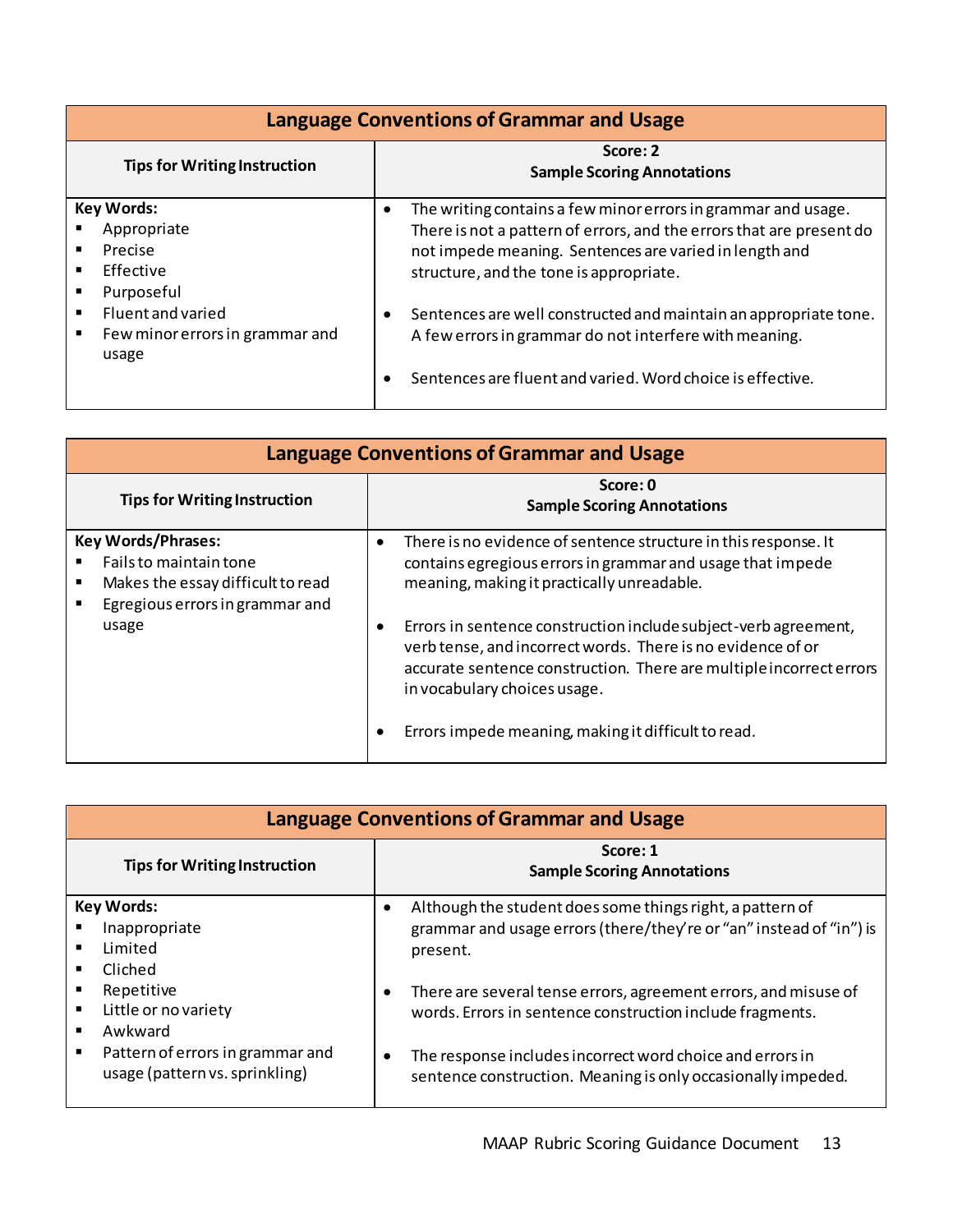| <b>Language Conventions of Mechanics</b>                                                     |                                                                                                        |  |  |  |  |  |
|----------------------------------------------------------------------------------------------|--------------------------------------------------------------------------------------------------------|--|--|--|--|--|
| <b>Tips for Writing Instruction</b>                                                          | Score: 2<br><b>Sample Scoring Annotations</b>                                                          |  |  |  |  |  |
| <b>Key Words/Phrases:</b><br>Consistent command<br>Few minor errors; does not interfere<br>٠ | A few spelling errors and occasional punctuation errors do not<br>interfere with the writer's meaning. |  |  |  |  |  |
| with meaning                                                                                 | Minor errors for a lengthy response, do not impede meaning.<br>٠<br>Consistent command of conventions. |  |  |  |  |  |

| <b>Language Conventions of Mechanics</b>                                                                                         |                                                                                                                                                                                                                                                                                                                                                                                                                                                      |  |  |  |  |  |
|----------------------------------------------------------------------------------------------------------------------------------|------------------------------------------------------------------------------------------------------------------------------------------------------------------------------------------------------------------------------------------------------------------------------------------------------------------------------------------------------------------------------------------------------------------------------------------------------|--|--|--|--|--|
| <b>Tips for Writing Instruction</b>                                                                                              | Score: 1<br><b>Sample Scoring Annotations</b><br>Errors in spelling are present. Writer did not capitalize "i" or<br>proper nouns. The pattern of errors, however, does not impede<br>meaning.<br>The response includes many examples of spelling errors. The<br>writer demonstrates end punctuation and capitalization. The<br>pattern of errors shown does not interfere with the meaning.<br>The writer controls end punctuation, along with most |  |  |  |  |  |
| <b>Key Words/Phrases:</b><br>Inconsistent command of<br>punctuation, capitalization, spelling<br>Pattern of errors; occasionally | ٠                                                                                                                                                                                                                                                                                                                                                                                                                                                    |  |  |  |  |  |
| impedes meaning                                                                                                                  | ٠                                                                                                                                                                                                                                                                                                                                                                                                                                                    |  |  |  |  |  |
|                                                                                                                                  | ٠<br>capitalization and also attempts the use of quotation marks.                                                                                                                                                                                                                                                                                                                                                                                    |  |  |  |  |  |

| <b>Language Conventions of Mechanics</b>                                                                                          |                                                                                                                                                                              |  |  |  |  |  |  |
|-----------------------------------------------------------------------------------------------------------------------------------|------------------------------------------------------------------------------------------------------------------------------------------------------------------------------|--|--|--|--|--|--|
| <b>Tips for Writing Instruction</b>                                                                                               | Score: 0<br><b>Sample Scoring Annotations</b>                                                                                                                                |  |  |  |  |  |  |
| <b>Key Words/Phrases:</b><br>Limited command of punctuation,<br>capitalization, and spelling<br>Egregious errors; impeded meaning | There is a complete lack of capitalization and punctuation. Many<br>spelling errors are so egregious that they cannot be fixed with<br>certainty (thereby impeding meaning). |  |  |  |  |  |  |
|                                                                                                                                   | No evidence of punctuation or capitalization is shown in this<br>response.                                                                                                   |  |  |  |  |  |  |
|                                                                                                                                   | There is a limited command of conventions. Commas are misused.                                                                                                               |  |  |  |  |  |  |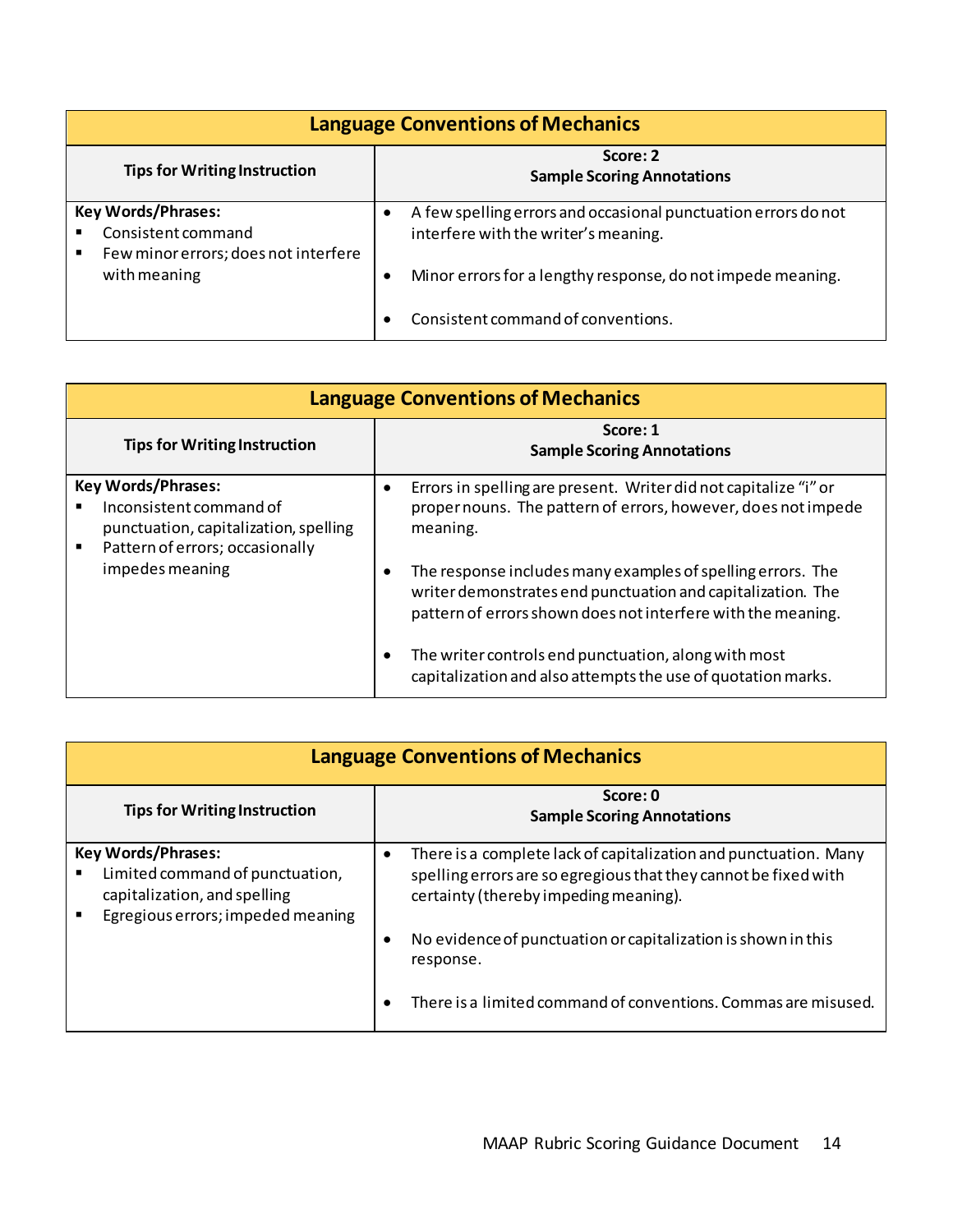### **Additional Information:**

- The rubric is **NOT** a checklist; well written responses may compensate for lack of a conclusion.
- The two domains (Development of Ideas and Organization) influence each other to a degree but are scored separately. It is possible that the student is a good writer, able to organize ideas, but shows only a partial understanding of the task and uses irrelevant details (a student's Organization score may be higher than the Development score).
- In the upper grades, transitional phrases should be used. Third grade responses may use temporal words.
- The MAAP Writing Assessment measures a student's response on one of three (3) modes of writing: **Narrative, Informative, or Argumentative/Opinion.** The prompt *may not* directly indicate one of the specific writing types.
	- o If the prompt asks you for a *point of view: imagine that you are, what would you do, or alternate version,* you will typically use *narrative* writing.
	- o If the prompt asks you to *explain, define, classify, analyze, compare/contrast, cause/effect, clarify, inform, instruct*, you will typically use *informative* writing.
	- o If the prompt asks you to *convince, give your opinion, state your position on an issue, argue for or against, justify, evaluate/critique*, you will typically use *argumentative/opinion* writing.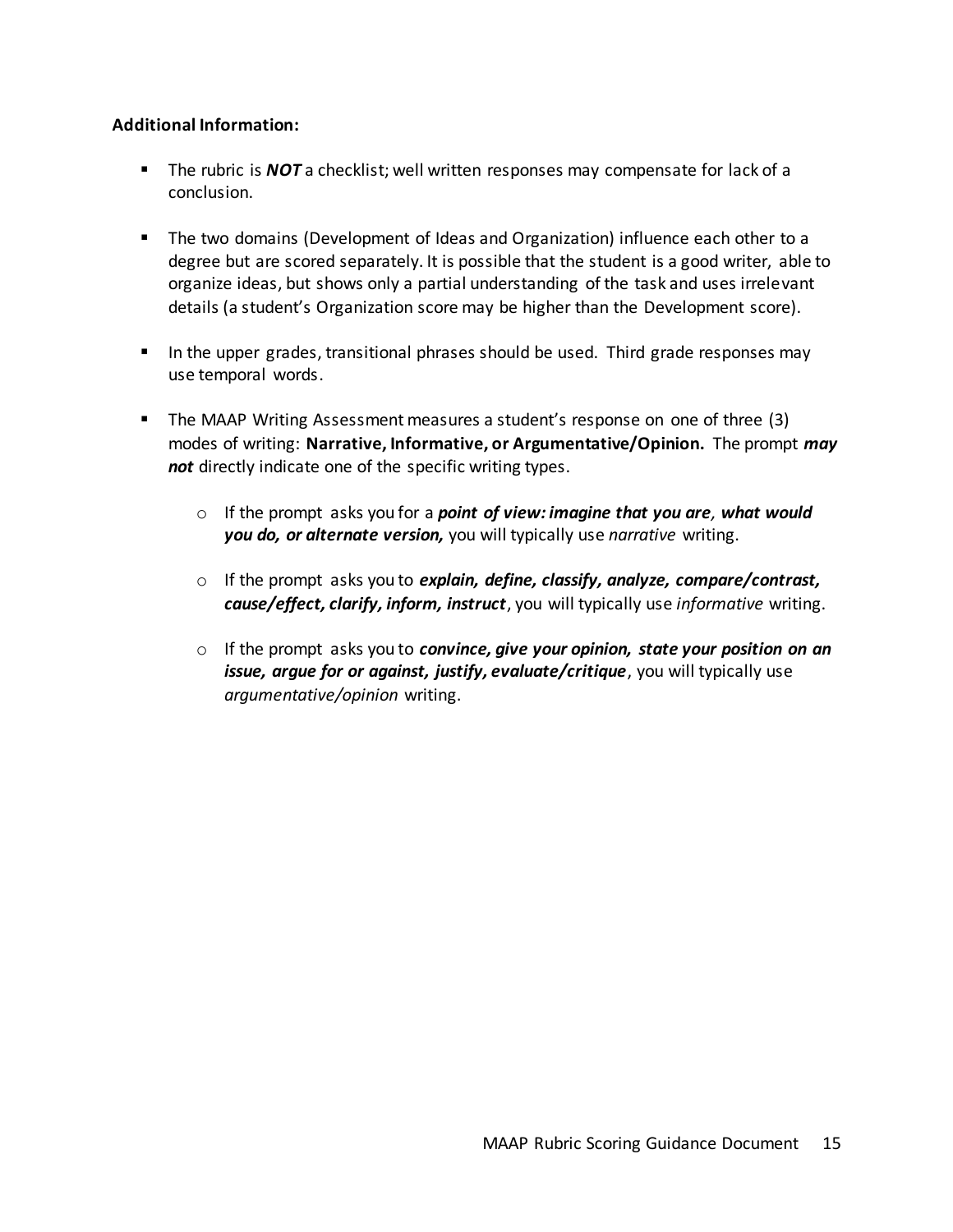### **Mississippi Academic Assessment Program**

### **English Language Arts Writing Rubric**

| Performance<br><b>Kange</b> | <b>\dvanced</b> | $\sim$<br>roficien ? | Basic | $\blacksquare$<br>Mınımal |  |
|-----------------------------|-----------------|----------------------|-------|---------------------------|--|
|                             | --              | $\ddot{\phantom{1}}$ | ^-    |                           |  |

| <b>Standard ID</b> | <b>Standard</b>         | Score of                                                                                                                                                                                                                                                                                                                     |                                                                                                                                                                                                                                                                                                                                                                  |                                                                                                                                                                                                                                                                                                                                 |                                                                                                                                                                                                                                                                    |                                                                                                                                                                                                                                    |  |
|--------------------|-------------------------|------------------------------------------------------------------------------------------------------------------------------------------------------------------------------------------------------------------------------------------------------------------------------------------------------------------------------|------------------------------------------------------------------------------------------------------------------------------------------------------------------------------------------------------------------------------------------------------------------------------------------------------------------------------------------------------------------|---------------------------------------------------------------------------------------------------------------------------------------------------------------------------------------------------------------------------------------------------------------------------------------------------------------------------------|--------------------------------------------------------------------------------------------------------------------------------------------------------------------------------------------------------------------------------------------------------------------|------------------------------------------------------------------------------------------------------------------------------------------------------------------------------------------------------------------------------------|--|
|                    |                         | 4 points                                                                                                                                                                                                                                                                                                                     | 3 points                                                                                                                                                                                                                                                                                                                                                         | 2 points                                                                                                                                                                                                                                                                                                                        | point                                                                                                                                                                                                                                                              | 0 points                                                                                                                                                                                                                           |  |
| $W.1-3$            | Development<br>of Ideas | The writing is clear,<br>consistently focused,<br>and shows a complete<br>understanding of the<br>given task. Ideas are<br>fully developed by<br>using logical and<br>convincing reasoning,<br>well-chosen evidence<br>from the text, and<br>details that are<br>specific, relevant, and<br>accurate based upon<br>the text. | The writing is<br>generally clear and<br>focused, and shows a<br>general<br>understanding of the<br>given task. Ideas are<br>adequately developed<br>by using logical<br>reasoning, sufficient<br>and appropriate<br>evidence from the<br>text, and descriptions<br>and details that are,<br>for the most part,<br>relevant and accurate<br>based upon the text. | The writing is vague<br>and shows only<br>partial understanding<br>of the given task.<br>Ideas are somewhat<br>developed by using<br>some reasoning and<br>some evidence from<br>the text and<br>descriptions and<br>details that may be<br>irrelevant, may be<br>merely listed, and<br>may or may not be<br>found in the text. | The writing is<br>unclear, and shows a<br>lack of understanding<br>of the given task.<br>Ideas are developed<br>with limited<br>reasoning, little to no<br>evidence from the<br>text, and descriptions<br>and details that are<br>irrelevant and/or<br>inaccurate. | The writing is<br>unclear, shows no<br>understanding of the<br>given task, and uses<br>no reasoning with<br>little to no evidence<br>from the text and<br>descriptions and<br>details that are<br>irrelevant and/or<br>inaccurate. |  |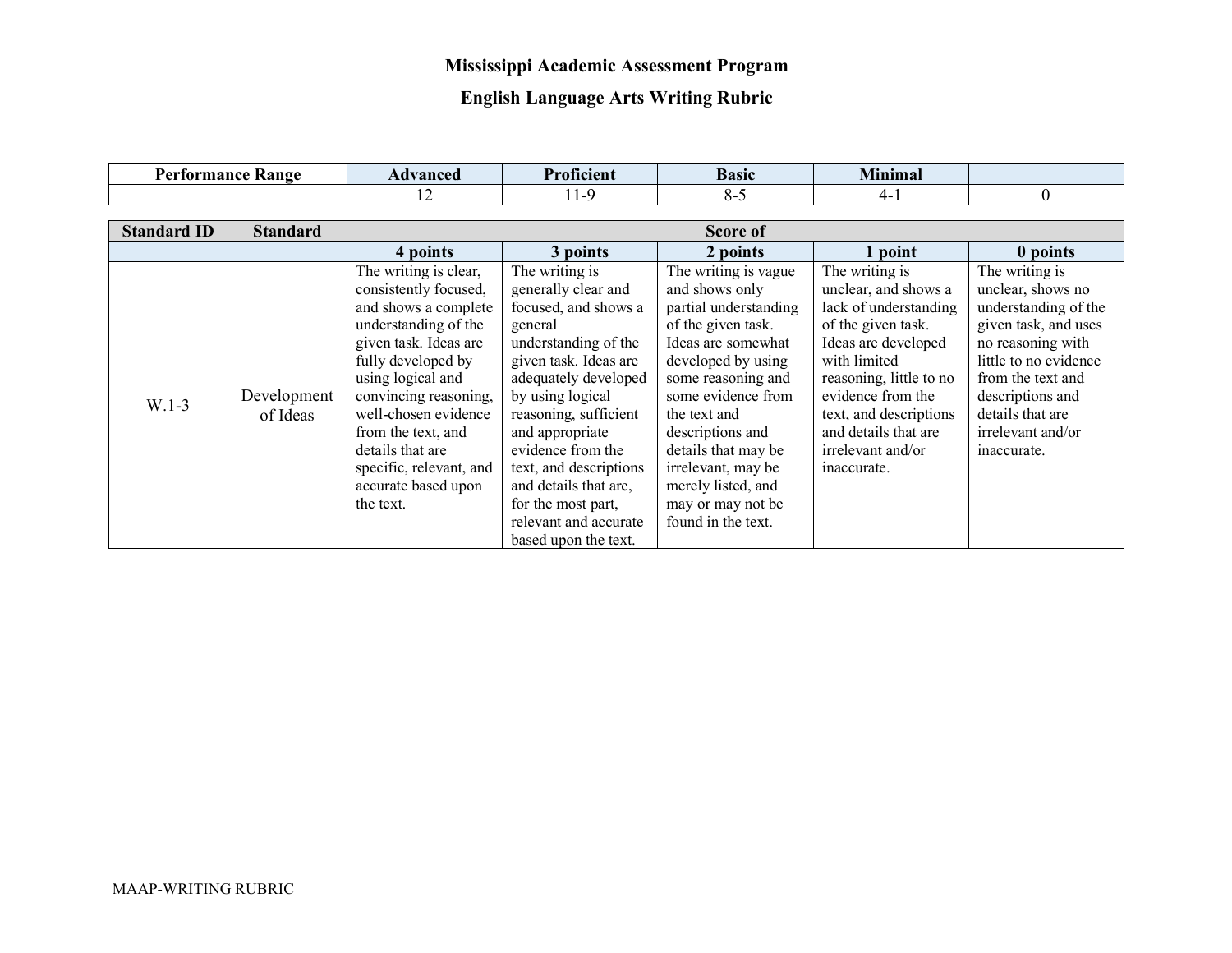### **Mississippi Academic Assessment Program English Language Arts Writing Rubric Interpretive Guide**

| <b>Standard ID</b> | <b>Standard</b>         | Score of                                                                                                                                                                                                                                                                                                                                                                                                                                                                                                   |                                                                                                                                                                                                                                                                                                                                                                                                                                    |                                                                                                                                                                                                                                                                                                                                                                                                                                                                                       |                                                                                                                                                                                                                                                                                                                                                                                                                                                                                                                                                                            |                                                                                                                                                                                                                                                                                                                                                                                                                                                                                   |
|--------------------|-------------------------|------------------------------------------------------------------------------------------------------------------------------------------------------------------------------------------------------------------------------------------------------------------------------------------------------------------------------------------------------------------------------------------------------------------------------------------------------------------------------------------------------------|------------------------------------------------------------------------------------------------------------------------------------------------------------------------------------------------------------------------------------------------------------------------------------------------------------------------------------------------------------------------------------------------------------------------------------|---------------------------------------------------------------------------------------------------------------------------------------------------------------------------------------------------------------------------------------------------------------------------------------------------------------------------------------------------------------------------------------------------------------------------------------------------------------------------------------|----------------------------------------------------------------------------------------------------------------------------------------------------------------------------------------------------------------------------------------------------------------------------------------------------------------------------------------------------------------------------------------------------------------------------------------------------------------------------------------------------------------------------------------------------------------------------|-----------------------------------------------------------------------------------------------------------------------------------------------------------------------------------------------------------------------------------------------------------------------------------------------------------------------------------------------------------------------------------------------------------------------------------------------------------------------------------|
|                    |                         | 4 points                                                                                                                                                                                                                                                                                                                                                                                                                                                                                                   | 3 points                                                                                                                                                                                                                                                                                                                                                                                                                           | 2 points                                                                                                                                                                                                                                                                                                                                                                                                                                                                              | 1 point                                                                                                                                                                                                                                                                                                                                                                                                                                                                                                                                                                    | 0 points                                                                                                                                                                                                                                                                                                                                                                                                                                                                          |
| $W.1-3$            | Writing<br>Organization | The writing<br>demonstrates<br>evidence of planning<br>and a purposeful,<br>logical progression of<br>ideas that allows the<br>reader to easily<br>follow the writer's<br>ideas. Words,<br>clauses, and<br>transitions are used<br>frequently and<br>effectively to clarify<br>the relationships<br>among claims,<br>reasons, details,<br>and/or evidence. The<br>writing contains an<br>effective introduction<br>and conclusion that<br>contribute to<br>cohesiveness and<br>clarity of the<br>response. | The writing<br>demonstrates<br>evidence of planning<br>and a progression of<br>ideas that allows the<br>reader to follow the<br>writer's ideas. Words,<br>clauses, and<br>transitions are used<br>effectively to clarify<br>the relationships<br>among claims,<br>reasons, details,<br>and/or evidence. The<br>writing contains an<br>introduction and<br>conclusion that<br>contribute to the<br>cohesiveness of the<br>response. | The writing<br>demonstrates<br>evidence of planning<br>with some logical<br>progression of ideas<br>that allows the reader<br>to follow the writer's<br>ideas. Words,<br>clauses, and<br>transitions are used<br>somewhat<br>consistently to clarify<br>the relationships<br>among claims,<br>reasons, details,<br>and/or evidence. The<br>writing contains a<br>basic introduction<br>and conclusion that<br>contribute to<br>cohesiveness that<br>may be formulaic in<br>structure. | The writing shows an<br>attempt at planning,<br>but the progression of<br>ideas is not always<br>logical, making it<br>more difficult for the<br>reader to follow the<br>writer's message or<br>ideas. Words,<br>clauses, and<br>transitions are used<br>sparingly and<br>sometimes<br>ineffectively to<br>clarify the<br>relationships among<br>claims, reasons,<br>details, and/or<br>evidence. The writing<br>contains an<br>introduction and<br>conclusion that are<br>inappropriate and/or<br>disconnected,<br>resulting in a lack of<br>cohesiveness and<br>clarity. | The writing lacks<br>evidence of planning<br>(random order) or a<br>progression of ideas,<br>making it difficult for<br>the reader to follow<br>the writer's message<br>or ideas. Words,<br>clauses, and<br>transitions are lacking<br>or used ineffectively<br>to clarify the<br>relationships among<br>claims, reasons,<br>details, and/or<br>evidence. There is a<br>lack of an<br>introduction and/or<br>conclusion resulting<br>in a lack of<br>cohesiveness and<br>clarity. |